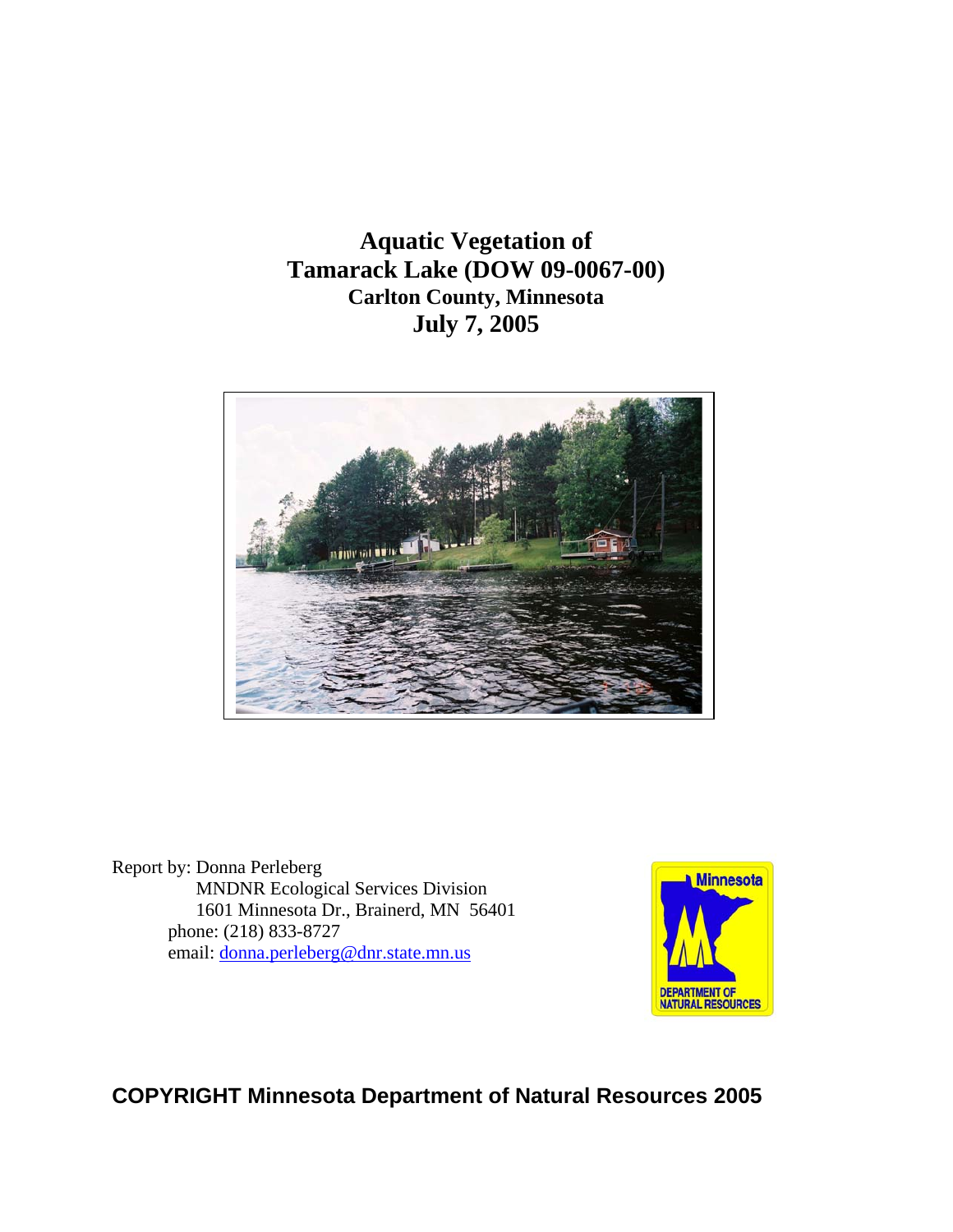## **Acknowledgments**

**Lake sampling**: Josh Knopik and Michele Mattson, MnDNR Division of Ecological Services

**Data Entry:** Michele Mattson, MnDNR Division of Ecological Services

**Funding:** Collection of these data was made possible by support from the Heritage Enhancement Fund.

#### **This report should be cited as:**

D. Perleberg. 2005. Aquatic Vegetation of Tamarack Lake (DOW 09-0067-00) Carlton County, Minnesota, July 7, 2005.

## **Summary**

Tamarack Lake is an example of a northern Minnesota lake where natural "bog-stain" limits the extent of aquatic vegetation growth. The Tamarack River flows through this lake providing adequate conditions for wild rice (*Zizania aquatica*) growth. Beds of wild rice and other emergent and floating-leaved species were common in shallow water. However, submerged vegetation occurred in only 46 percent of sample sites and was limited to depths less than eight feet, primarily because of naturally low water clarity. Common submerged species include coontail (*Ceratophyllum demersum*), wild celery (*Vallisneria americana*), star duckweed (*Lemna trisulca*), flat-stem pondweed (*Potamogeton zosteriformis*) and northern watermilfoil (*Myriophyllum* sp.).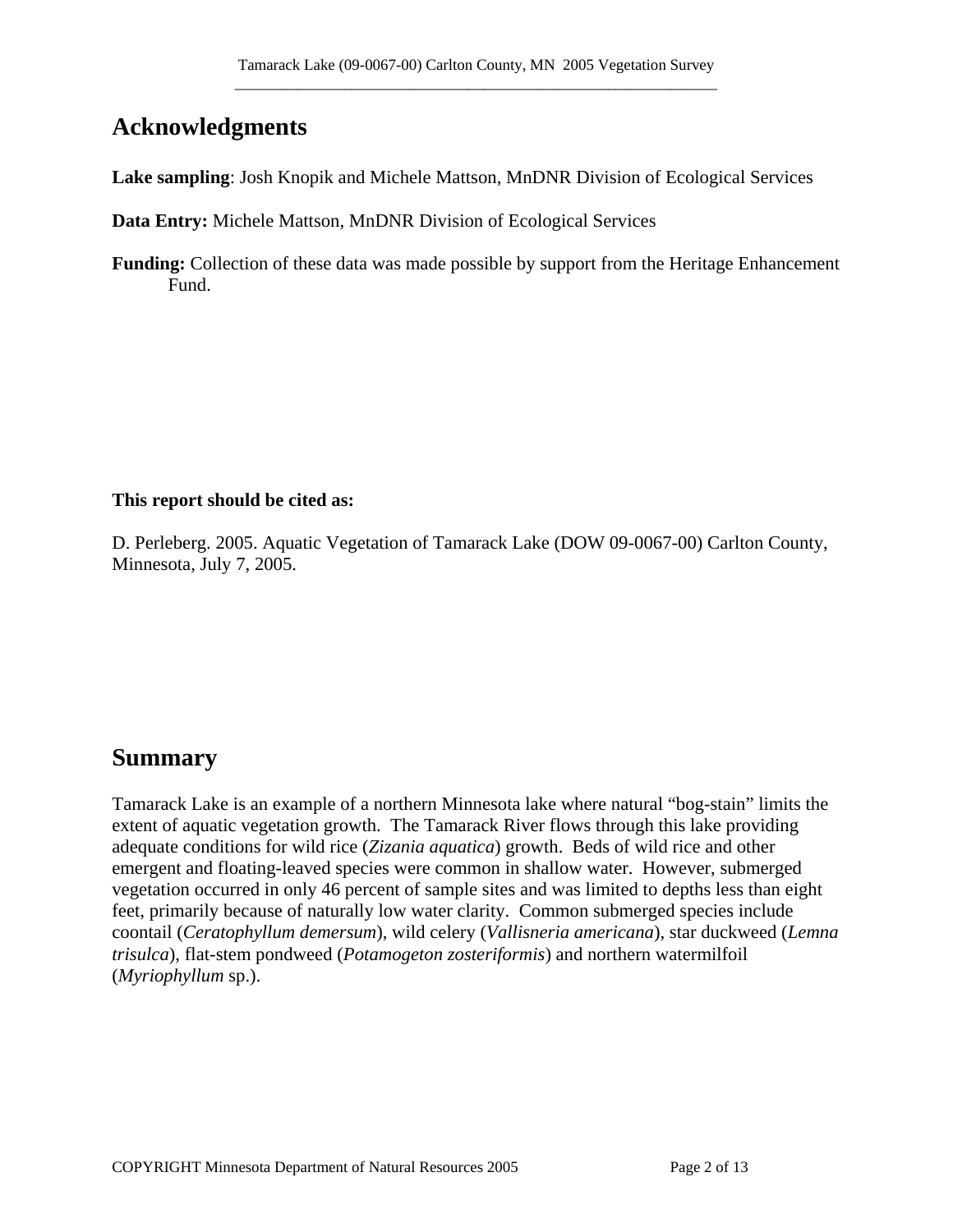# **Introduction**

## **Survey Lake Description**

Tamarack Lake (09-0067-00) is located about two miles south of the town of Wright, Carlton County, Minnesota. The lake occurs within the ecological region called the [Laurentian Mixed Forest Province,](http://www.dnr.state.mn.us/ecs/index.html) or the true forested region of the state (Fig. 1).

Tamarack Lake occurs within the major watershed of the Grand Rapids branch of the Mississippi River. The Tamarack River enters the lake on the east and through the outlet on the north end of the lake; flow continues northwest to the Prairie River, west into Big Sandy Lake, and north to the Mississippi River (Fig. 2). Land use in this portion of the watershed is a mix of upland and



lowland deciduous forest, lowland conifer forest, shrubland and open crop and grassland.

Tamarack Lake has a surface area of 228 acres and a maximum depth of about 48 feet. Over 75 percent of the lake is shallow, with depths less than 15 feet (Fig. 3). An eastern basin and a western basin are separated by a narrow shallow zone where water depths are less than five feet.

Residential development is heavy along the north end of the eastern basin as well as the most of the western basin (Fig. 3). A public access is located on the southwest end of the lake.

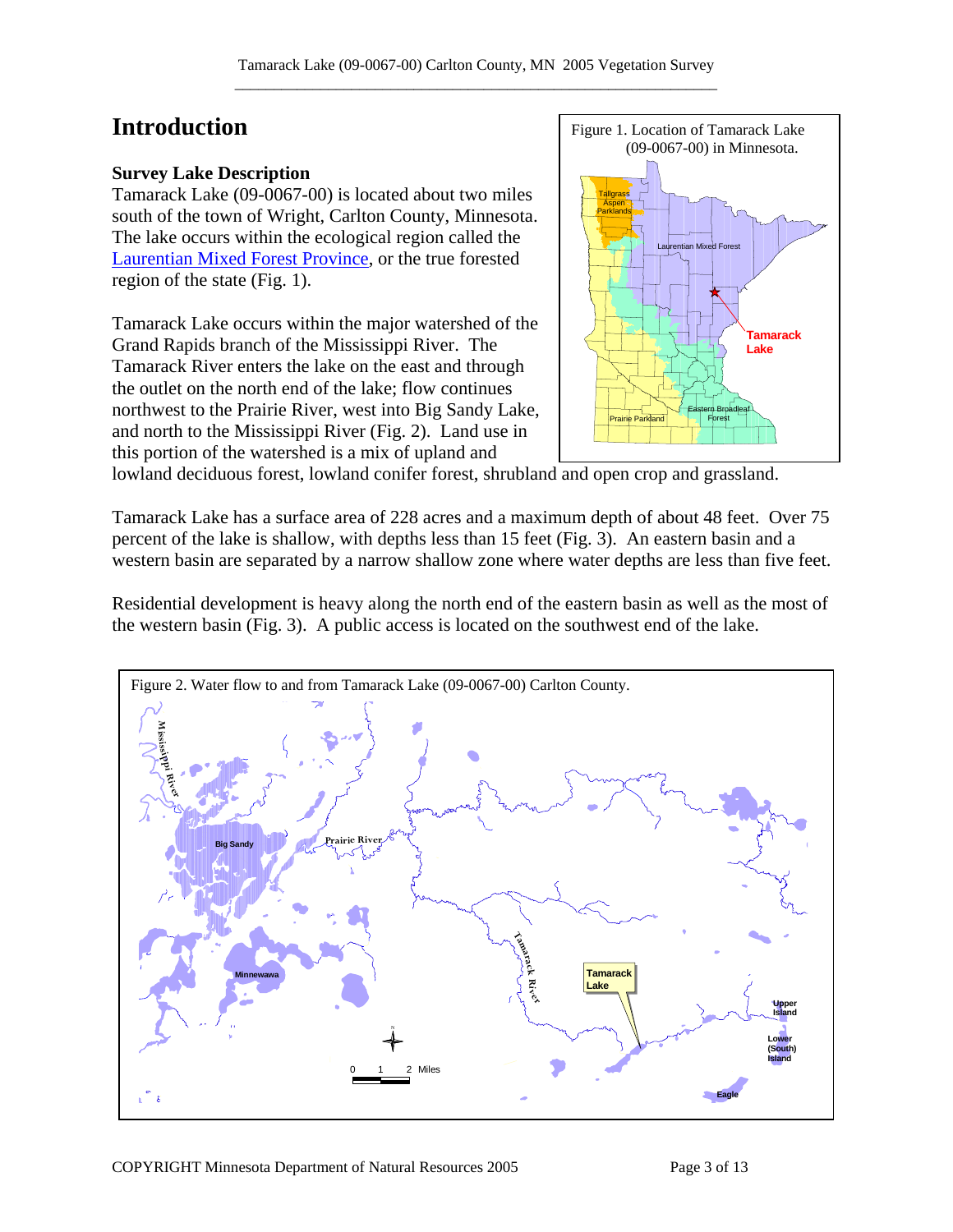Figure 3. Hydrologic contour map Tamarack Lake (09-0067-00) based on 2005 vegetation survey. (photo source: Farm Service Admin 2003) 100 200 N 15 ft contour 5 ft contour island

Tamarack Lake is classified as eutrophic, indicating higher concentrations of nutrients, algae and lower water clarity. Water clarity, as measured by mean summer Secchi Disc readings from 2001 through 2004, was about five feet (MPCA 2005). Low clarity in this lake is primarily attributed to a natural tannin, or bog, stain. Shoal substrates have been described as muck with several areas of sand/gravel or sand/rubble (MnDNR 1990).

Historically, the aquatic plant community has been described as including a ring of emergent and floating-leaved plants around the shoreline with submerged plants common in water depths less than three feet and most abundant in the western basin and where the Tamarack River enter the lake on the northeast side (MnDNR Fisheries files).

## **Vegetation Survey Objectives**

The purpose of the 2005 survey of Tamarack Lake was to describe the current aquatic plant community, including:

- 1) Estimate the maximum depth of rooted vegetation
- 2) Estimate the percent of the lake occupied by rooted vegetation
- 3) Record the aquatic plant species that occur in the lake
- 4) Estimate frequencies of occurrence of individual species
- 5) Develop maps of the distribution of the common species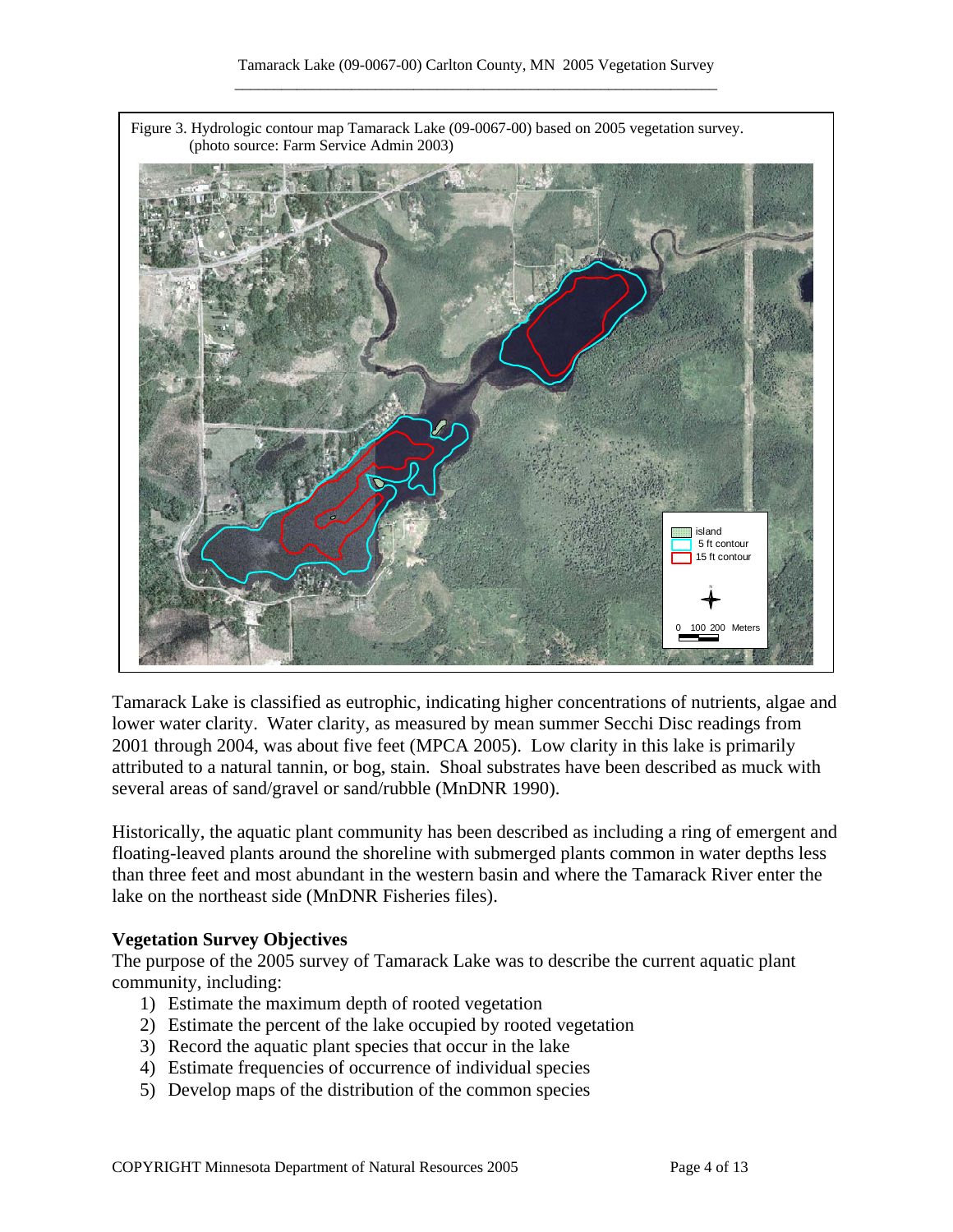# **Methods**

A Point-Intercept vegetation survey of Tamarack Lake was conducted on July 7, 2005 following the methodology described by Madsen (1999). Sample points were established with Geographic Information System (GIS) software using a 60 meter by 60 meter grid across the lake surface. After the survey points were generated in the GIS, they were uploaded into a Global Positioning System (GPS) unit, which was used to navigate the boat to each sample point.

One side of the boat was designated as the sampling area. At each site, water depth was recorded in one foot increments using a measured stick in water depths less than eight feet and an electronic depth finder in water depths greater than eight feet. A double-headed, weighted garden rake, attached to a rope was used to survey vegetation not visible from the surface (Fig. 4). The surveyors recorded all plant species found within a one meter squared sample site at the pre-designated side of the boat.

Nomenclature followed Crow and Hellquist (2000). Voucher specimens were collected for most plant species and are stored at the MnDNR in Brainerd. After initial field sampling, surveyors decided not to sample in depths greater than 20 feet because they were consistently not finding vegetation beyond that depth. A total of 193 points were sampled in Tamarack Lake and 192 of these points fell within the shore to 20 foot zone (Fig. 5).

Data were entered into a Microsoft Access database and frequency of occurrence was calculated for each species as the number of sites in which a species occurred divided by the total number of sample sites. Frequency values were calculated for the entire sampled area and data were also grouped by water depth and separated into four depth zones for analysis: 0 to 5 feet, and 6 to 10 feet, 11 to 15 feet, and 16 to 20 feet.



## Example:

On Tamarack Lake, there were 192 sample sites within the shore to 20 feet zone. Coontail occurred 44 of those sites.

Frequency of coontail in Tamarack Lake  $= 44/192 = 23%$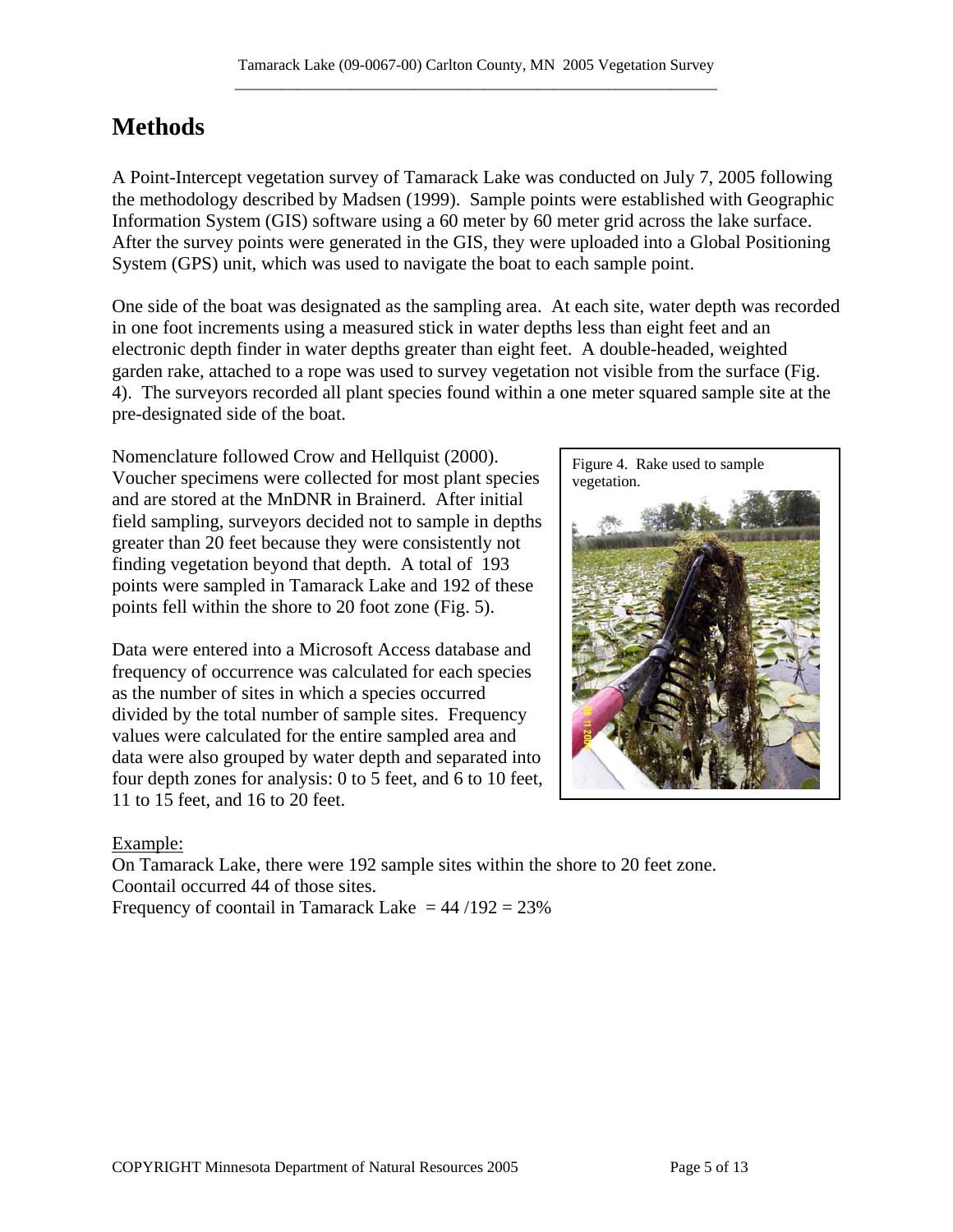

## **Results / Discussion**

## **Distribution of vegetation with water depth**

Aquatic plants occurred to a maximum depth of eight feet in Tamarack Lake. Plants were most common from shore to the ten feet depth where, 97 percent of all of the sample sites contained vegetation. Plant occurrence declined with increasing water depths and in depths from six to ten feet, only 23 percent of the sites were vegetated (Fig. 6).

#### **Types of aquatic plants found**

During the surveys of Tamarack Lake, a total of 29 aquatic plant species were found, including six emergent, four floating-leaved, and 19 submerged (Table 1). No non-native aquatic plant species were observed during the survey.

All species occurred in the zone from shore to a depth of five feet and only 11 species occurred beyond that depth (Fig. 7). Only four species were found in depths of seven to eight feet.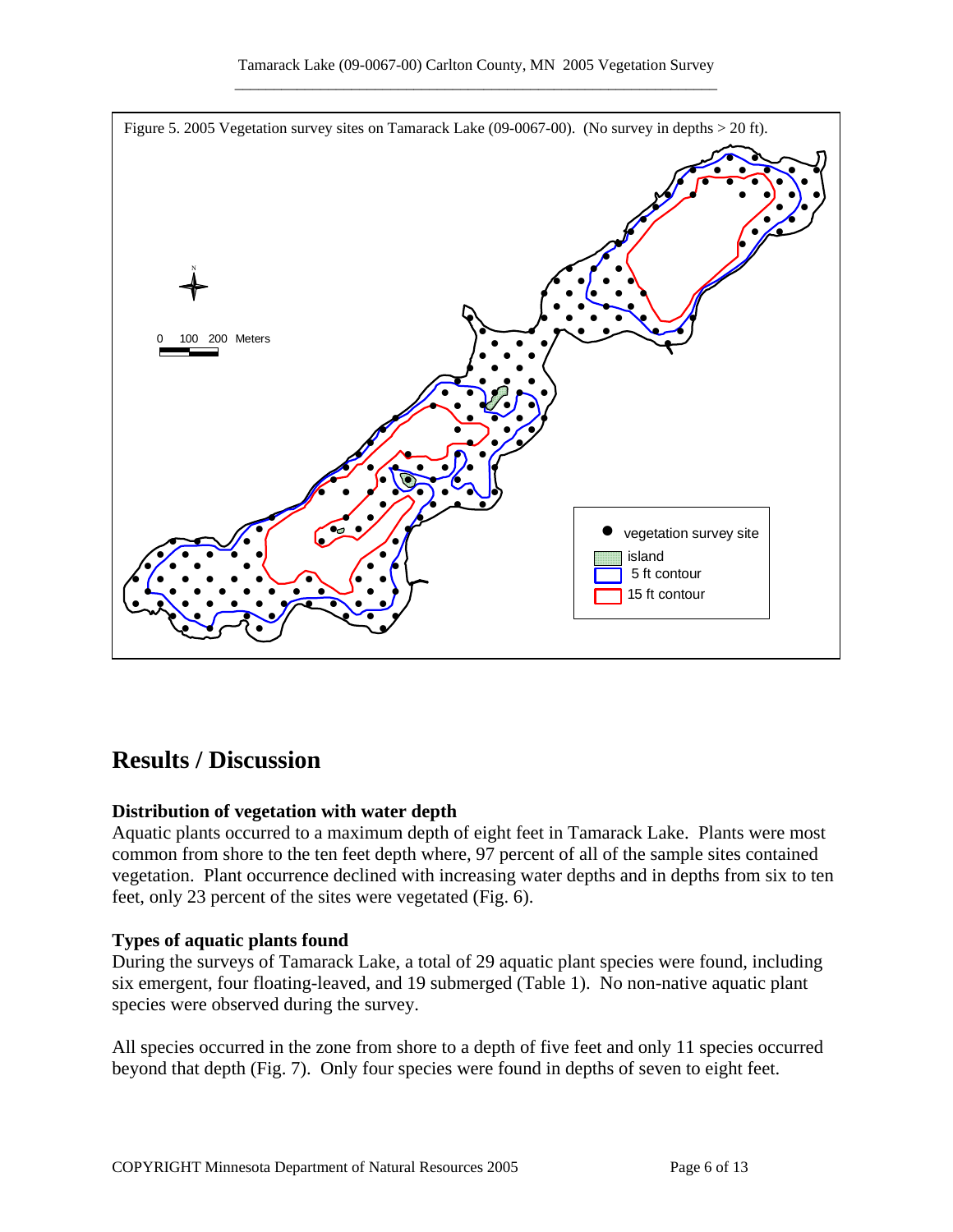## **Table 1. Aquatic Plants of Tamarack Lake, Carlton County (DOW 09-0067-00) July 7, 2005**

Frequency calculated for zone from shore to 20 feet depth Frequency = percent of sites in which species occurred 192 sample sites

| <b>Life Forms</b>                                                                                                                                                                                                          | <b>Common Name</b>     | <b>Scientific Name</b>        | Frequency |
|----------------------------------------------------------------------------------------------------------------------------------------------------------------------------------------------------------------------------|------------------------|-------------------------------|-----------|
| <b>SUBMERGED</b>                                                                                                                                                                                                           | Coontail               | Ceratophyllum demersum        | 0.23      |
| These plants grow primarily<br>under the water surface. Upper<br>leaves may float near the surface<br>and flowers may extend above<br>the surface. Plants are usually<br>rooted or loosely anchored to the<br>lake bottom. | Wild celery            | Vallisneria americana (v)     | 0.11      |
|                                                                                                                                                                                                                            | Star duckweed          | Lemna trisulca (v)            | 0.10      |
|                                                                                                                                                                                                                            | Flatstem pondweed      | Potamogeton zosteriformis(v)  | 0.09      |
|                                                                                                                                                                                                                            | Northern water milfoil | Myriophyllum sibiricum(v)     | 0.08      |
|                                                                                                                                                                                                                            | Water marigold         | Megaladonta beckii (v)        | 0.06      |
|                                                                                                                                                                                                                            | Muskgrass              | Chara sp. (V)                 | 0.06      |
|                                                                                                                                                                                                                            | White water buttercup  | Ranunculus sp. $(V)$          | 0.06      |
|                                                                                                                                                                                                                            | Robbins' pondweed      | Potamogeton robbinsii (v)     | 0.06      |
|                                                                                                                                                                                                                            | River pondweed         | Potamogeton nodosus $(v)$     | 0.04      |
|                                                                                                                                                                                                                            | Narrow-leaf pondweed   | Potamogeton sp. (V)           | 0.03      |
|                                                                                                                                                                                                                            | White-stem pondweed    | Potamogeton praelongus (v)    | 0.03      |
|                                                                                                                                                                                                                            | Variable pondweed      | Potamogeton gramineus $(v)$   | 0.03      |
|                                                                                                                                                                                                                            | Greater bladderwort    | Utricularia vulgaris          | 0.03      |
|                                                                                                                                                                                                                            | Clasping-leaf pondweed | Potamogeton richardsonii      | 0.02      |
|                                                                                                                                                                                                                            | <b>Water Moss</b>      | Not identified to genus       | 0.02      |
|                                                                                                                                                                                                                            | Stonewort              | Nitella sp.                   | 0.02      |
|                                                                                                                                                                                                                            | Large-leaf pondweed    | Potamogeton amplifolius $(v)$ | 0.01      |
|                                                                                                                                                                                                                            | Canada waterweed       | Elodea sp.                    | 0.01      |
|                                                                                                                                                                                                                            |                        |                               |           |
| <b>FLOATING</b><br>These plants are rooted in the lake<br>bottom and have leaves that float on<br>the water surface.                                                                                                       | White waterlily        | Nymphaea odorata (v)          | 0.08      |
|                                                                                                                                                                                                                            | Yellow waterlily       | Nuphar variegata (v)          | 0.07      |
|                                                                                                                                                                                                                            | Floating-leaf burreed  | Sparganium sp. (V)            | 0.03      |
|                                                                                                                                                                                                                            | Water smartweed        | Polygonum amphibium $(v)$     | 0.01      |
|                                                                                                                                                                                                                            |                        |                               |           |
| <b>EMERGENT</b><br>These plants extend well above<br>the water surface and are usually<br>found in shallow water, near<br>shore.                                                                                           | Wild rice              | Zizania aquatica              | 0.27      |
|                                                                                                                                                                                                                            | Spikerush              | <i>Eleocharis</i> sp $(v)$    | 0.04      |
|                                                                                                                                                                                                                            | Arrowhead              | Sagittaria sp.                | 0.03      |
|                                                                                                                                                                                                                            | <b>Bulrush</b>         | Scirpus sp.                   | 0.02      |
|                                                                                                                                                                                                                            | Horsetail              | Equisetum fluviatile          | 0.01      |
|                                                                                                                                                                                                                            | Cattail                | Typha sp.                     | 0.01      |

V = voucher specimen collected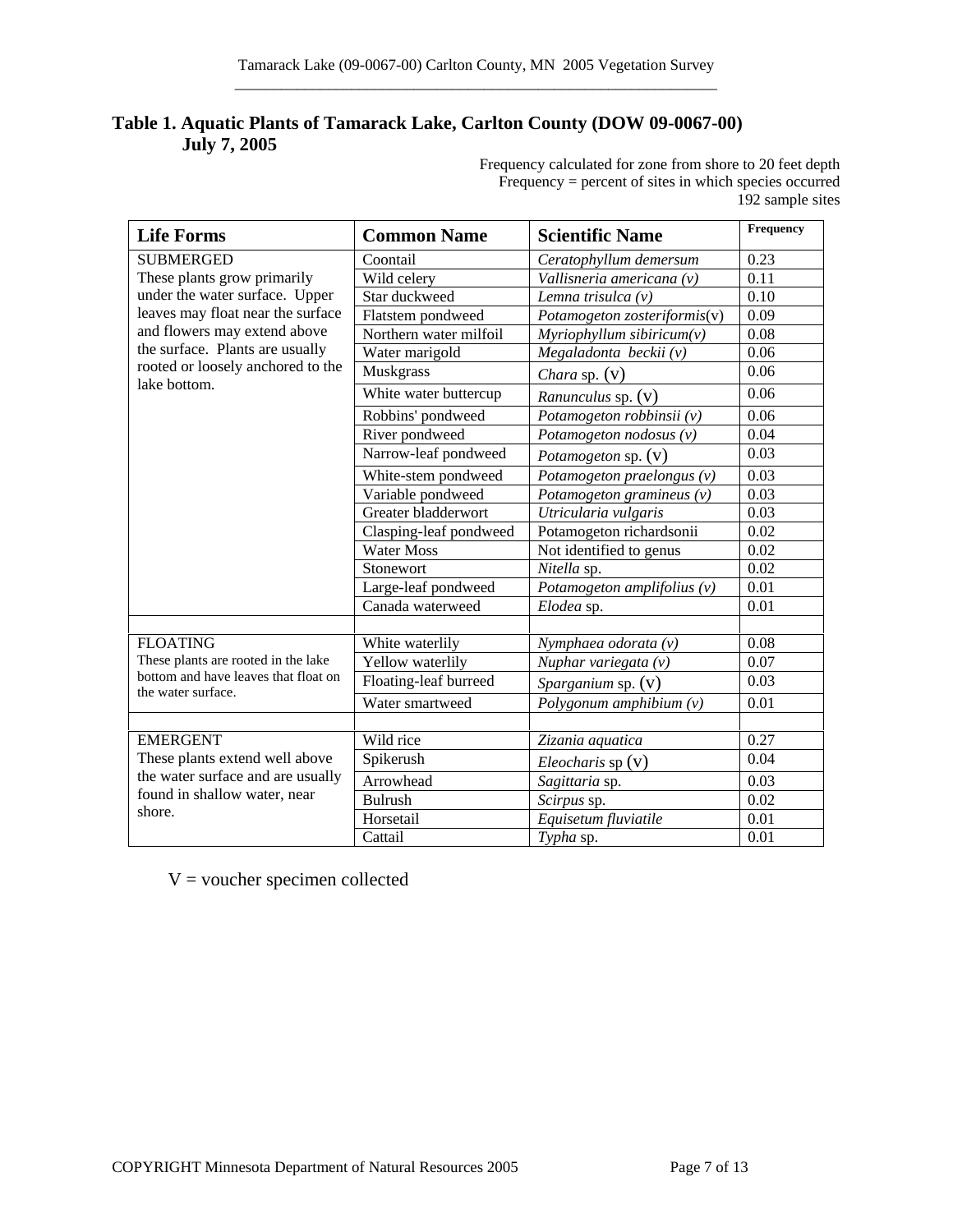



#### **Emergent and floating-leaved plants**

Most emergent and floating-leaved species were restricted to depths less than six feet (Fig. 7) and within this zone, 73 percent of the sample sites contained at least one emergent or floatingleaf species. Emergent and floating-leaved species were most common in the shallow area between the two main basins and scattered smaller beds were found around the shore (Fig. 8).

[Wild rice](http://www.dnr.state.mn.us/aquatic_plants/emergent_plants/wildrice.html) (*Zizania aquatica*) was most common species in this group and was found in 27 percent of all sites sampled (Table 1). It occurred to a maximum depth of seven feet but was most common in depths less than six feet, where it was found in 58 percent of the sites (Fig. 9). Wild rice grows as a floating-leaved species in early spring and becomes emergent during the summer.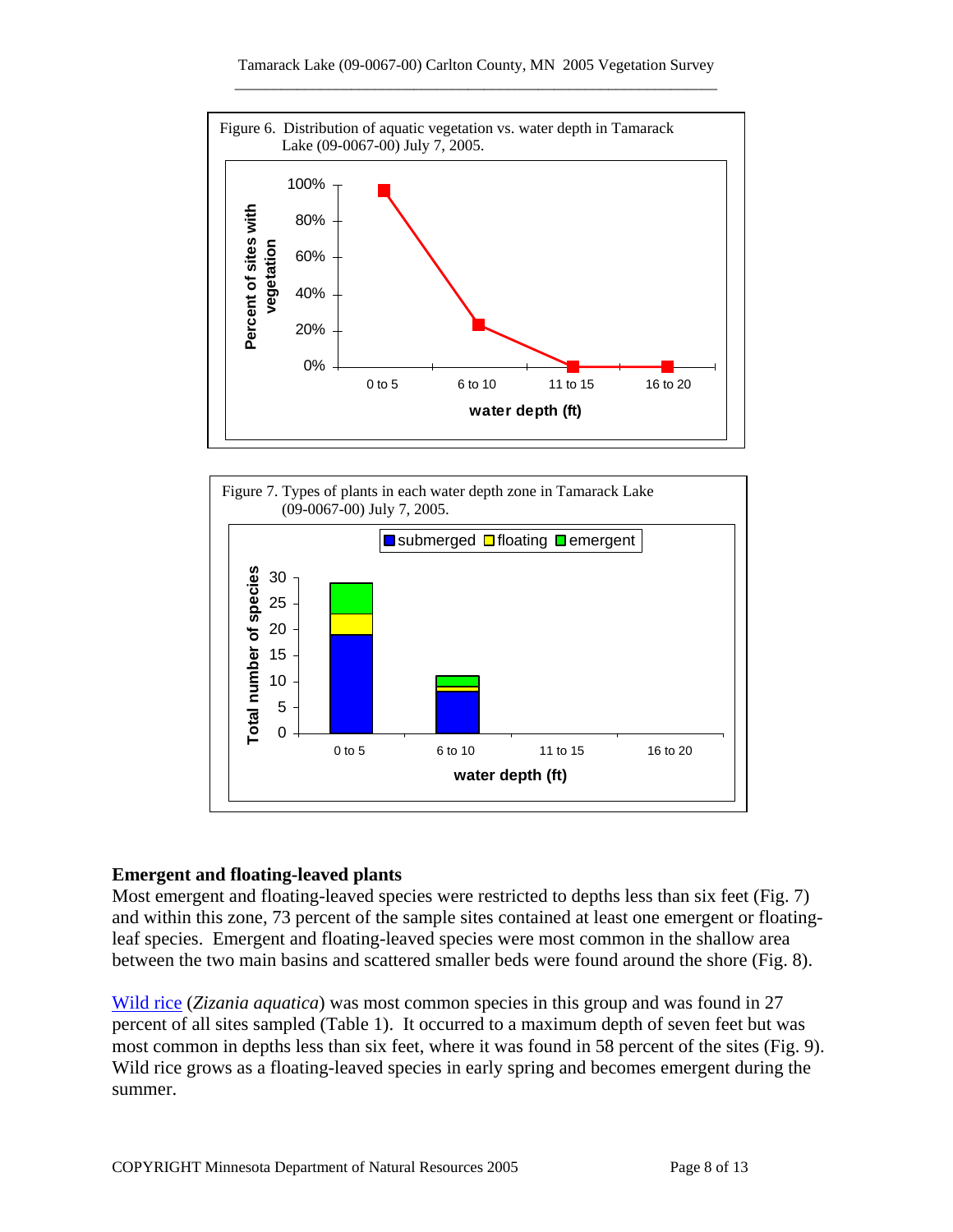

Other emergent species found in Tamarack Lake included spikerush (*Eleocharis* sp.), arrowhead (*Sagittaria* sp.), [Bulrush](http://www.dnr.state.mn.us/aquatic_plants/emergent_plants/bulrushes.html) (*Scirpus sp*.), and [cattail](http://www.dnr.state.mn.us/aquatic_plants/emergent_plants/cattails.html) (*Typha* sp.).

[White waterlily](http://www.dnr.state.mn.us/aquatic_plants/floatingleaf_plants/white_water_lily.html) (*Nymphaea odorata*) and [Yellow waterlily](http://www.dnr.state.mn.us/aquatic_plants/floatingleaf_plants/spatterdock.html) (*Nuphar variegata*) were the most common floating-leaved species present and were found in eight and seven percent of all sites, respectively. Combined, waterlilies were present in 31 percent of sites in depths less than six feet (Fig. 9). Other floating-leaved species included floating-leaved burreed (*Sparganium* sp.) and floating-leaved smartweed (*Polygonum amphibium*).

## **Submerged and free-floating plants**

Submerged plants were the most abundant type of vegetation in Tamarack Lake and were found in 46 percent of all sites surveyed. They occurred to a maximum depth of eight feet but most submerged species were restricted to depths of five feet and less (Fig. 7) and within that zone, 86 percent of sites contained submerged plants.

The five most common submerged species in Tamarack Lake were [Coontail](http://www.dnr.state.mn.us/aquatic_plants/submerged_plants/coontail.html) (*Ceratophyllum demersum*), occurring in 23 percent of all sites, [Wild celery](http://www.dnr.state.mn.us/aquatic_plants/submerged_plants/wild_celery.html) (*Vallisneria americana*) (11 percent), star duckweed (*Lemna trisulca*) (10 percent), [Flat-stem pondweed](http://www.dnr.state.mn.us/aquatic_plants/submerged_plants/narrowleaf_pondweeds.html) (*Potamogeton zosteriformis*) (9 percent) and [Northern watermilfoil](http://www.dnr.state.mn.us/aquatic_plants/submerged_plants/northern_watermilfoil.html) (*Myriophyllum* sp.) (8 percent), (Table 1). These species are all perennial and at least moderately tolerant of low clarity.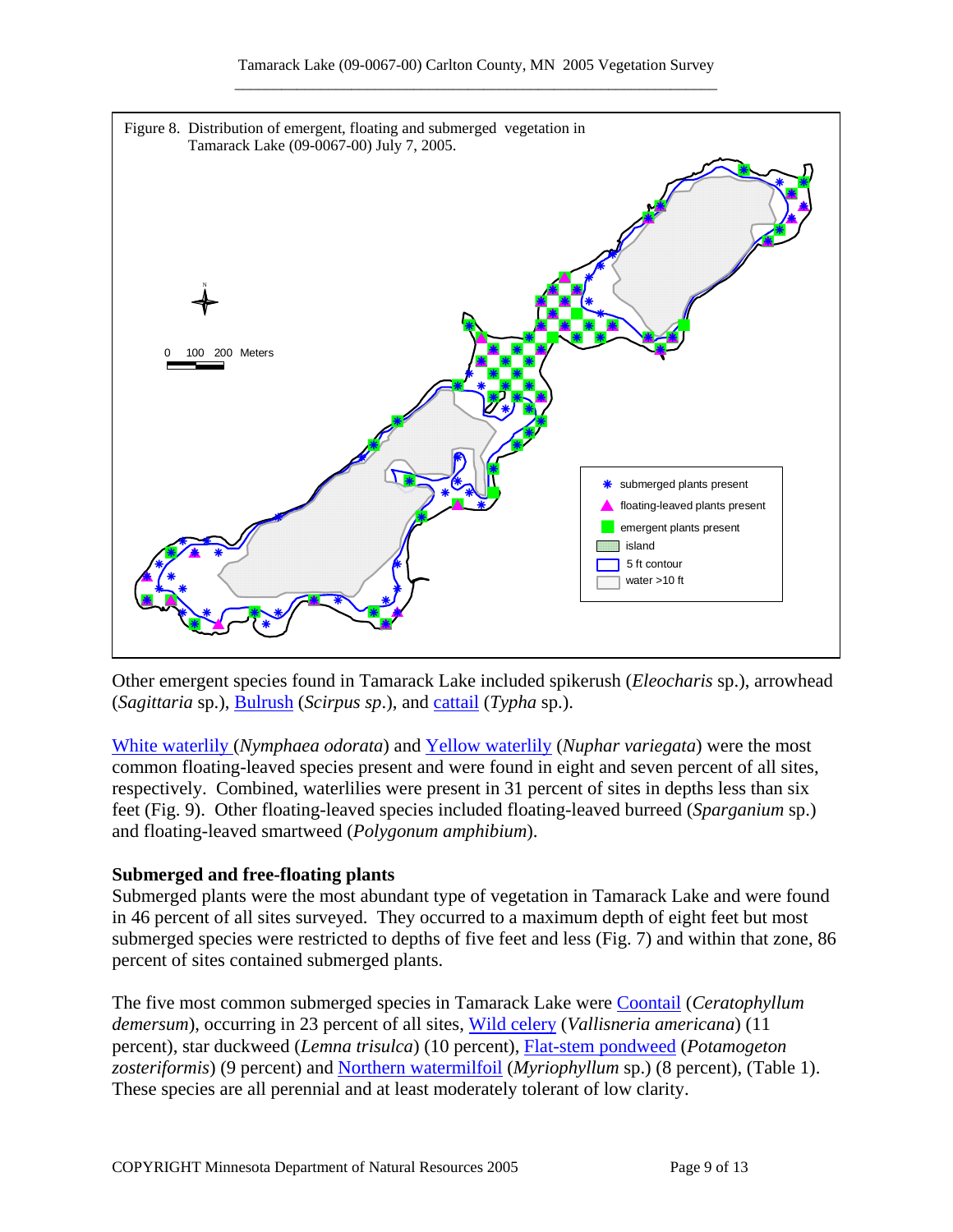

Coontail occurred to a maximum depth of seven feet but was most common in depths less than six feet (Fig. 9). It was widespread in distribution (Fig. 10). Wild celery occurred in both basins (Fig. 10) but only to a depth of six feet. Star duckweed was restricted to depths of four feet and less (Fig. 9) and was primarily found in the northeast half of the lake (Fig. 10). Flat-stem pondweed and northern watermilfoil occurred in both basins (Fig. 10) but in depths less than six feet.

All other submerged species were found in less than seven percent of all surveyed sites (Table 1), but the high number of different species provides diverse structure for invertebrates and fish and other wildlife in Tamarack Lake. (Click here for more information on: [value of aquatic](http://www.dnr.state.mn.us/shorelandmgmt/apg/value.html)  [plants \)](http://www.dnr.state.mn.us/shorelandmgmt/apg/value.html).

#### **Factors influencing aquatic plant community**

The plant community of Tamarack Lake is typical of "bog-stained" lakes in northern Minnesota. The water flow of the Tamarack River through the lake provides appropriate conditions for species like wild rice and river pondweed (*Potamogeton nodosus*), which are not often found in stagnant waters. Naturally low water clarity limits the depth at which submerged species grow. Species tolerant of lower light, such as coontail, are more common in this lake than are species requiring higher light levels. Factors that may lead to change in the aquatic plant community of Tamarack Lake include:

#### • **Change in water clarity**

Light availability is a significant factor limiting plant distribution and abundance. The amount of light available to submersed aquatic plants is typically dependent on both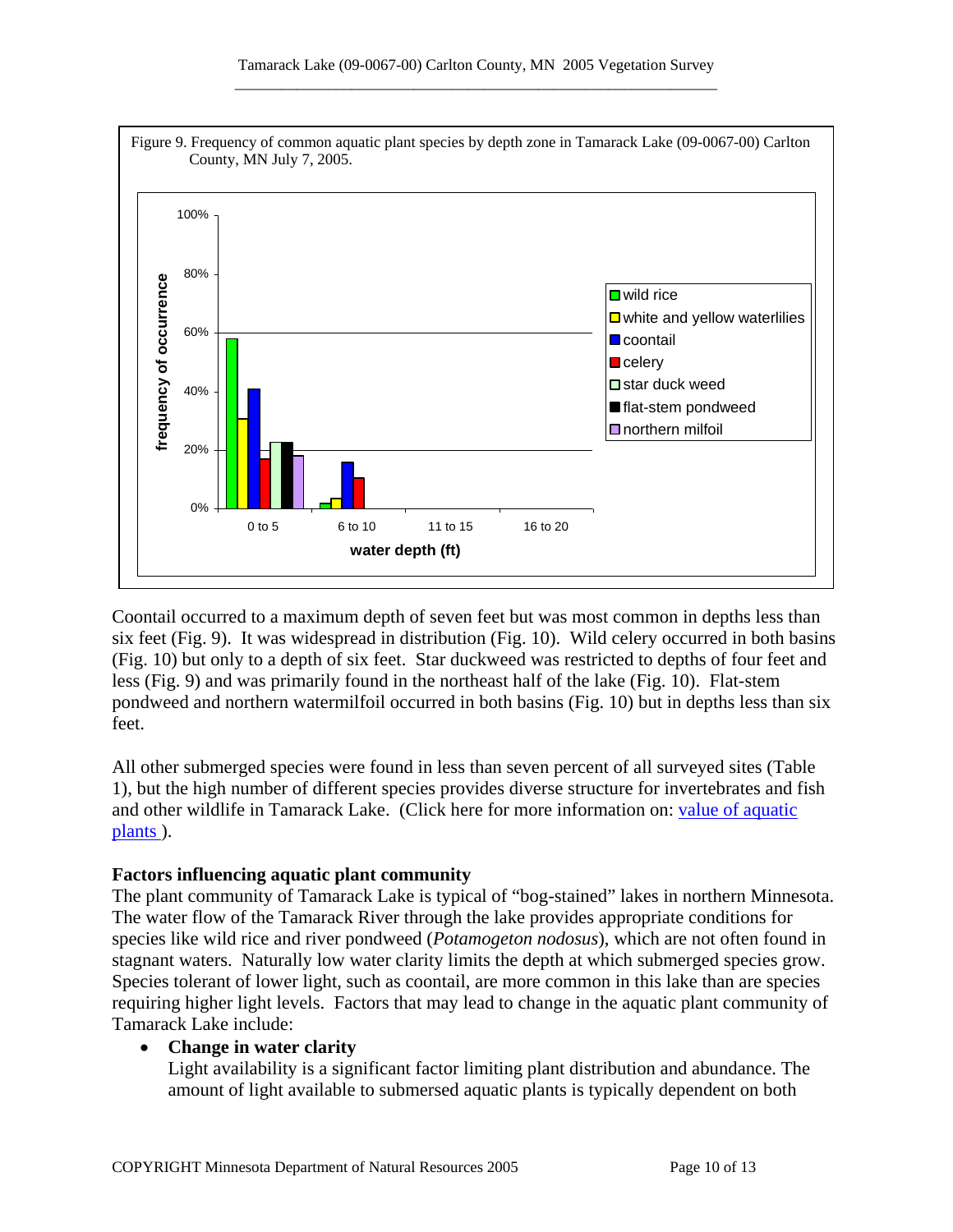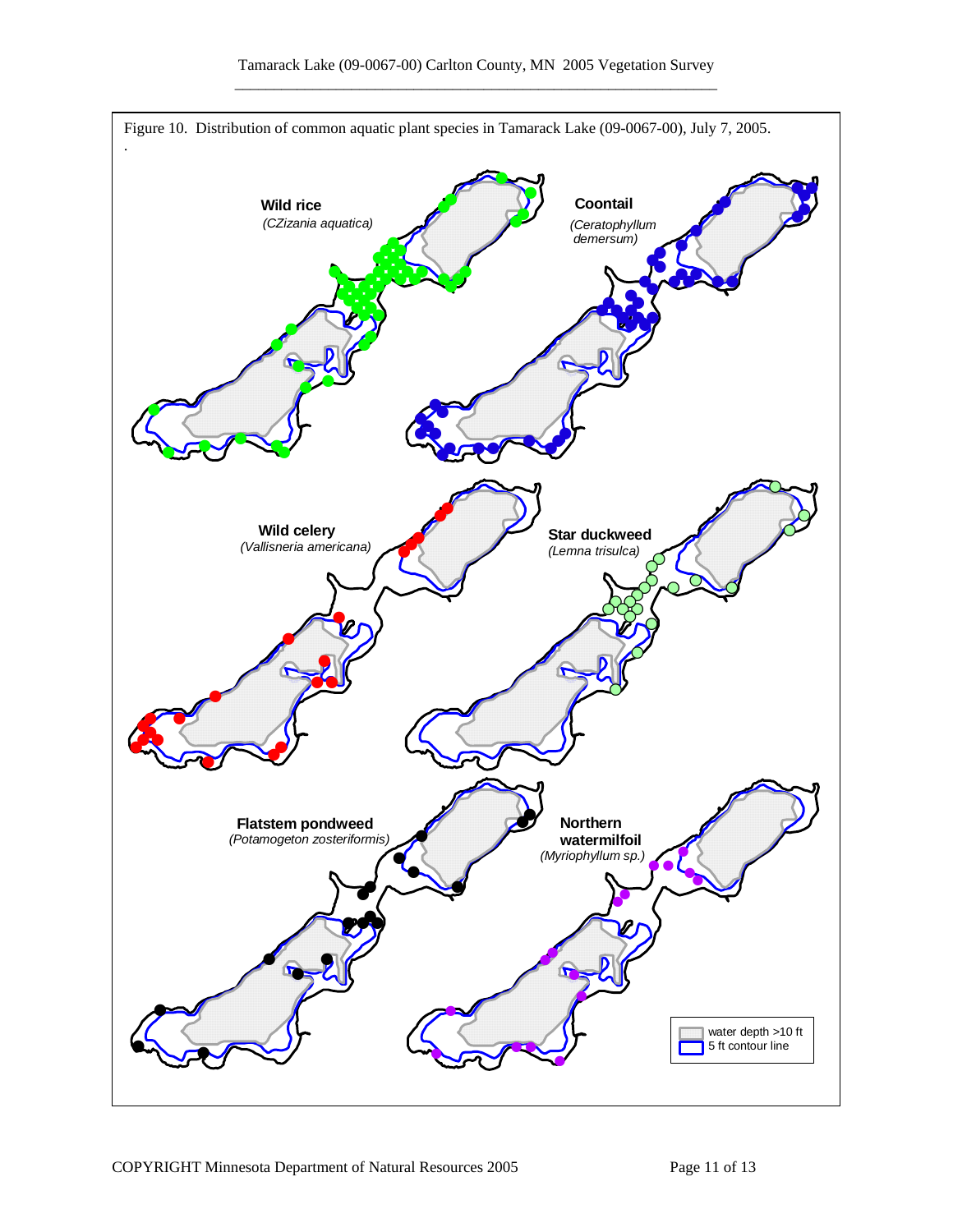water clarity and depth. "Bog-stain" that occurs in Tamarack Lake is one reason for lower water clarity. Excess nutrients, such as elevated phosphorus levels, that result in higher algal levels, can also create lower water clarity. If water clarity decreases, submerged vegetation may be less common.

• **Water level fluctuations**  Most aquatic plants are adapted to minor changes in



water levels, but large fluctuations may result in changes in plant distribution and species composition. Wild rice, in particular, is sensitive to rapid changes in water levels. It is particularly vulnerable during its "floating-leaf" stage in the spring when wave action from heavy storms can uproot the plant.

## • **Snow cover**

Many submerged plants have the ability to grow under the ice, especially if there is little snow cover and sunlight reaches the lake bottom. In years following low snow cover, some submerged plants may increase in abundance.

## • **Water temperatures / length of growing season**

In years with cool spring temperatures, submerged plant growth may be less dense than in years with early springs and prolonged warm summer days.

## • **Natural fluctuation in plant species.**

Many submerged plants are perennial and grow in similar locations each year. However, a few species, such as wild rice (*Zizania aquatica*), are annuals and are dependant on the previous years seed set for regeneration.

## • **Herbivores**

Native wildlife, such as muskrats and native crayfish, as well as non-native species like carp and rusty crayfish, can cause declines in aquatic plant communities.

## • **Human activities**

Humans can impact aquatic plant communities directly by destroying vegetation with herbicide or by mechanical means. For information on the laws pertaining to aquatic plant management: [MnDNR APM Program.](http://www.dnr.state.mn.us/ecological_services/apm/index.html) Motorboat activity in vegetated areas can be particularly harmful for species such as wild rice. Shoreline and watershed development can also indirectly influence aquatic plant growth if it results in changes to the overall water quality and clarity.

The 2005 vegetation survey of Tamarack Lake gives a "snapshot" of the aquatic plant community. Data collected during the 200e survey can be compared to future quantitative surveys of these lakes to better estimate how the plant community may be changing. Monitoring changes in aquatic plant communities can help reflect changes in the overall water quality of the lake and watershed.